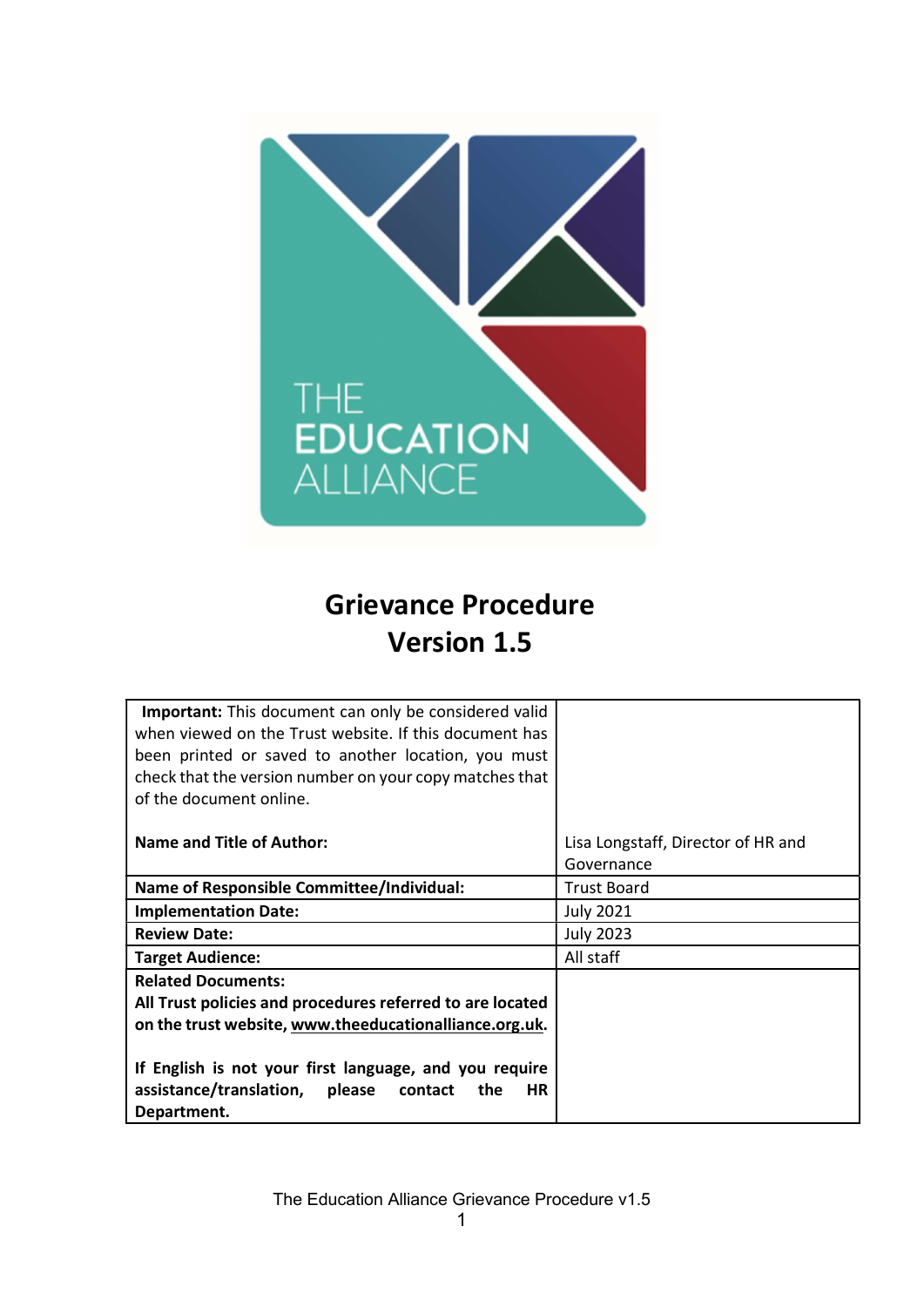#### **Contents**

|    | <b>Section</b>                                              | Page |
|----|-------------------------------------------------------------|------|
|    | <b>Policy Statement</b>                                     | 3    |
|    | 1. Purpose and Scope                                        |      |
|    | 2. Roles and Responsibilities                               |      |
| 3. | <b>Equality and Diversity</b>                               |      |
| 4. | <b>Right to be Accompanied</b>                              | 4    |
|    | 5. Grievance Procedure                                      | 4    |
|    | <b>Mediation</b>                                            |      |
|    | <b>Recording of Meetings</b>                                |      |
|    | <b>Conducting the Grievance Procedure</b>                   |      |
|    | <b>Making the Complaint</b>                                 |      |
|    | <b>Grievance Meeting</b>                                    | 6    |
|    | Appeal                                                      | 6    |
| 6. | <b>Collective Grievances</b>                                |      |
| 7. | Monitoring Compliance with and Effectiveness of this Policy | 8    |
| 8. | <b>Review</b>                                               | 8    |
|    |                                                             |      |

## Appendices

| 1. Grievance Form          |    |
|----------------------------|----|
| 2. Bullying and Harassment | 10 |
| 3. Grievance Flowchart     |    |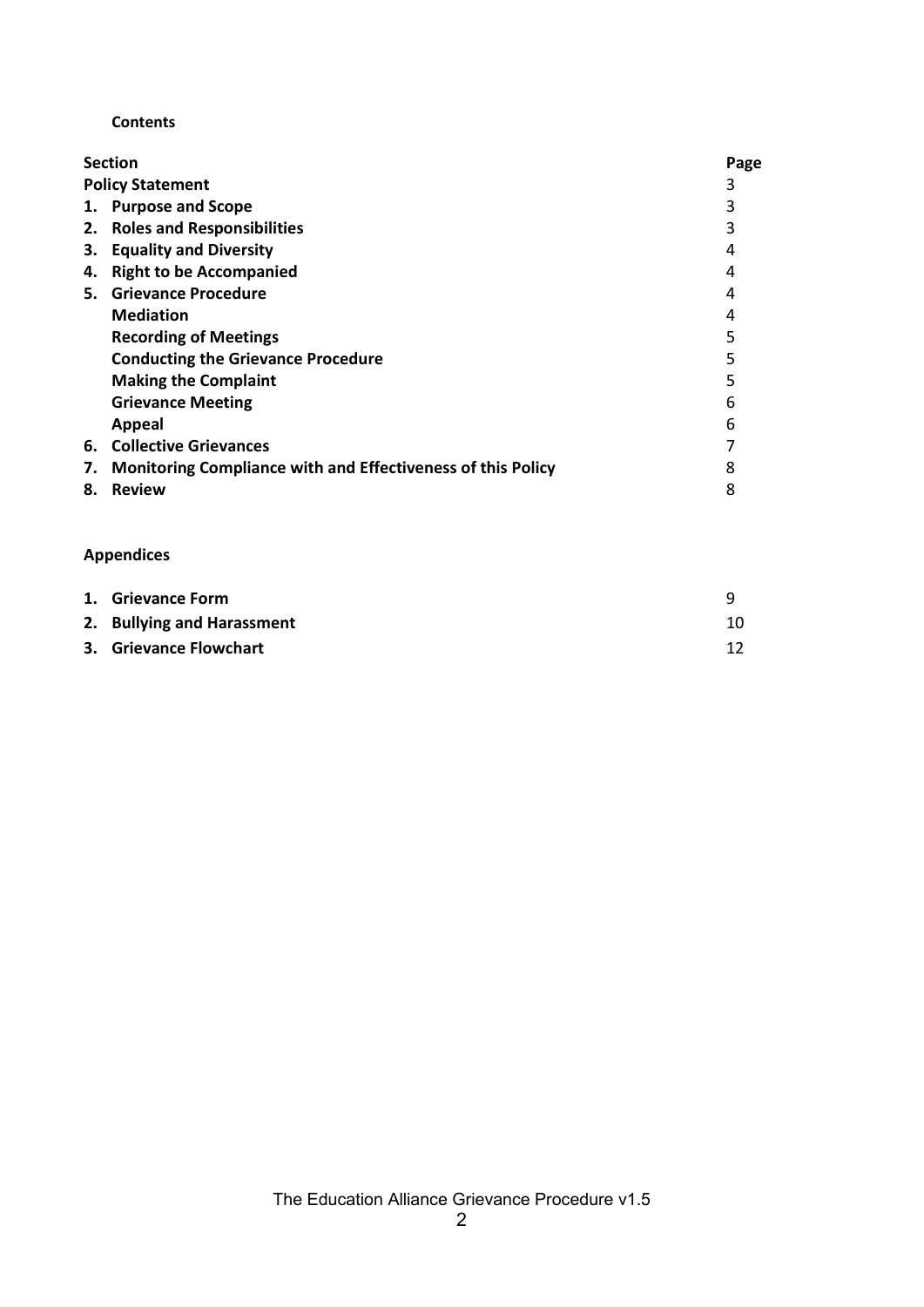#### POLICY STATEMENT

We are here to make great schools and happier, stronger communities so that people have better lives. We do this by:

- Always doing what is right
- Trusting in each other and standing shoulder to shoulder
- Doing what we know makes the difference

Doing what is right means always acting with integrity, in the interests of others and being honest, open and transparent.

The Trust believes that all employees should be treated fairly and with dignity and respect. If an employee is unhappy with the treatment they have received or about any aspect of their work they should discuss the matter with their line manager, who will attempt to resolve the matter on an informal basis. If the employee feels unable to discuss the matter with their line manager, they should approach the HR Department who will discuss ways of dealing with the matter with them.

## 1. PURPOSE AND SCOPE

The Trust encourages employees to attempt to resolve issues informally wherever possible. It is acknowledged that this may not always be possible and where attempts to resolve matters informally do not work, employees may raise a formal grievance under this procedure. A formal grievance should be concerned with the way in which the employee believes they have been treated by the Trust or the school in which they work, or managers acting on its behalf, or colleagues, visitors, or third parties, or about any aspect of their work. Appendix 2 provides additional guidance for issues which may fall under a complaint regarding bullying or harassment. Complaints that amount to an allegation of misconduct on the part of another employee may be investigated and may be dealt with under the Disciplinary Policy and Procedure.

Grievances may be concerned with a wide range of issues, including the allocation of work, the working environment or conditions, the opportunities that employees have been given for career development, the way employees have been treated or the way in which they have been managed. Issues that are the subject of collective negotiation or consultation will not be considered under the Grievance Procedure.

Complaints that employees may have about any disciplinary action taken against them should be dealt with as an appeal under the Disciplinary Procedure.

Grievances raised while employees are subject to disciplinary proceedings will usually be heard only when the disciplinary process has been completed. Insofar as a grievance has any bearing on the disciplinary proceedings, it can be raised as a relevant issue during those proceedings.

This policy applies to all employees of the Trust.

## 2. ROLES AND RESPONSIBILITIES

The Trust Board is responsible for ensuring this policy is applied fairly and consistently across the Trust, monitoring the effectiveness of this policy.

The CEO and Executive Principal are responsible for ensuring that staff and others adhere to this procedure.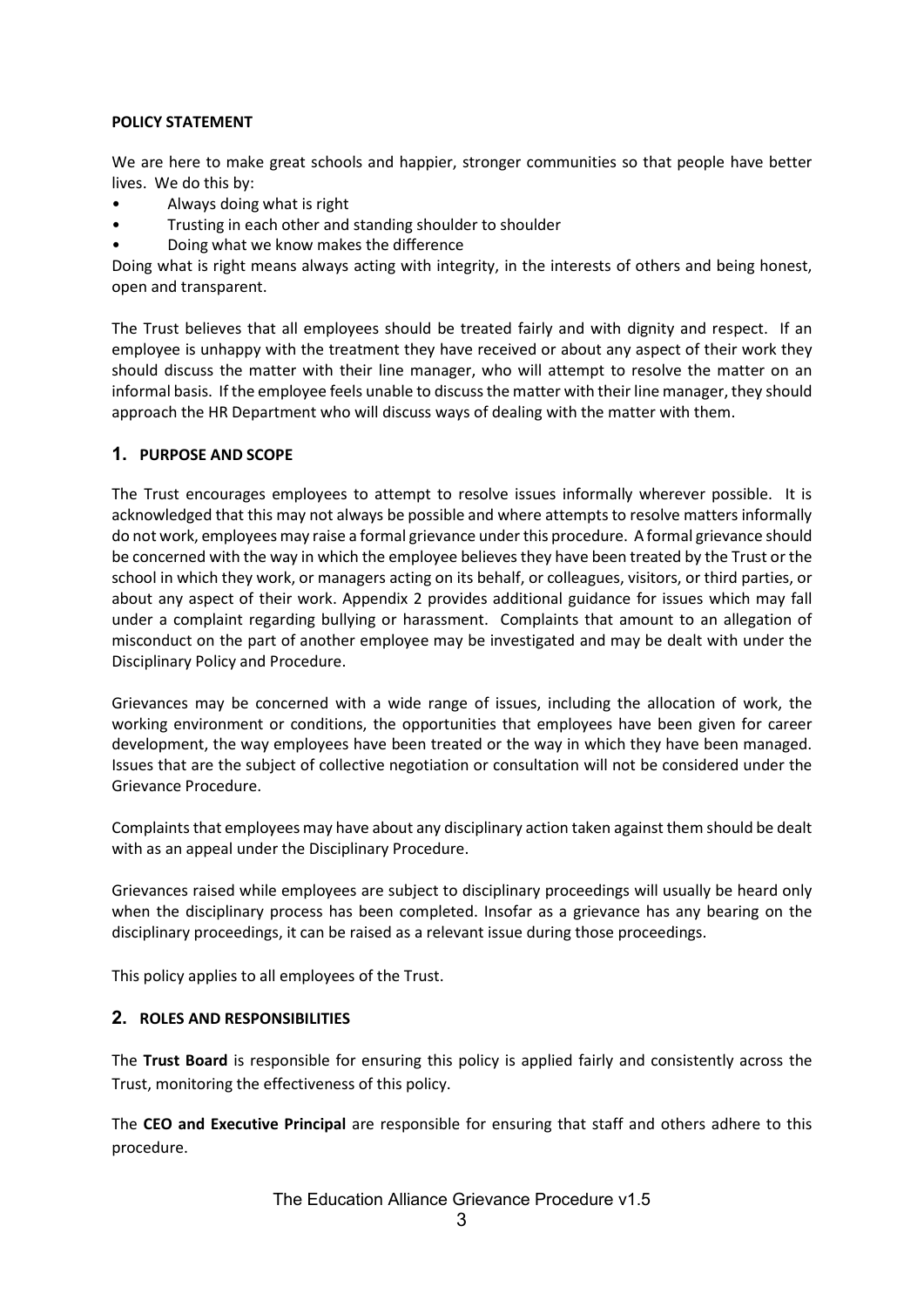The Human Resources Department is responsible for ensuring that all employees are aware of this procedure. The team will also ensure that this procedure is implemented fairly and consistently.

Leaders and managers must ensure they implement this procedure fairly and equitably, seeking guidance, clarification and support as and when required.

All employees are encouraged to seek to resolve issues informally wherever possible, accessing this procedure when attempts to resolve issues informally have failed to resolve the matter satisfactorily.

Local Governing Bodies and Headteachers are responsible for monitoring the application of this procedure within their respective schools.

## 3. EQUALITY AND DIVERSITY

The Trust is committed to:

- Promoting equality and diversity in its policies, procedures and guidelines, adhering to the Equality Act 2010.
- Delivering high quality teaching and services that meet the diverse needs of its student population and its workforce, ensuring that no individual or group is disadvantaged.
- If any aspect of the grievance procedure causes the employee difficulty on account of any disability they may have, or if the employee needs assistance because English is not their first language, the employee should raise this issue with the HR Department at the earliest opportunity and appropriate arrangements will be made.

## 4. RIGHT TO BE ACCOMPANIED

Employees have the right to be accompanied by a trade union representative or work colleague at any grievance meeting or subsequent appeal. At any grievance or appeal hearing, the employee's representative/work colleague will be allowed to address the meeting, respond on the employee's behalf to any view expressed in the hearing, and sum up the case on the employee's behalf. However, both the hearing and appeal hearing are essentially meetings between the Trust and the employee, so any questions put directly to the employee should be dealt with by the employee directly and not their companion.

Where the chosen companion is unavailable on the day scheduled for the meeting or appeal, the meeting will be rescheduled, provided that the employee and their companion can propose an alternative time, normally within five working days of the scheduled date.

## 5. GRIEVANCE PROCEDURE

#### Mediated Discussion

It may be appropriate for the matter to be dealt with informally by way of a mediated discussion, depending on the nature of the grievance. If an employee wishes to explore the option of a mediated discussion, they should contact the HR Department for further information and advice. Mediated discussions are where an impartial individual uninvolved in the grievance facilitates a discussion between the relevant parties with the aim of assisting both parties to reach a resolution. Mediated discussions can only be used where all parties involved in the grievance agree to try this option. Colleagues facilitating mediated discussions have been trained by ACAS and mediated discussions are normally facilitated by two trained staff, usually from another school in the Trust. They meet with individuals prior to a joint mediated meeting, and if they feel mediation should not be undertaken, they will advise both parties of this, and alternative options detailed under this Grievance Procedure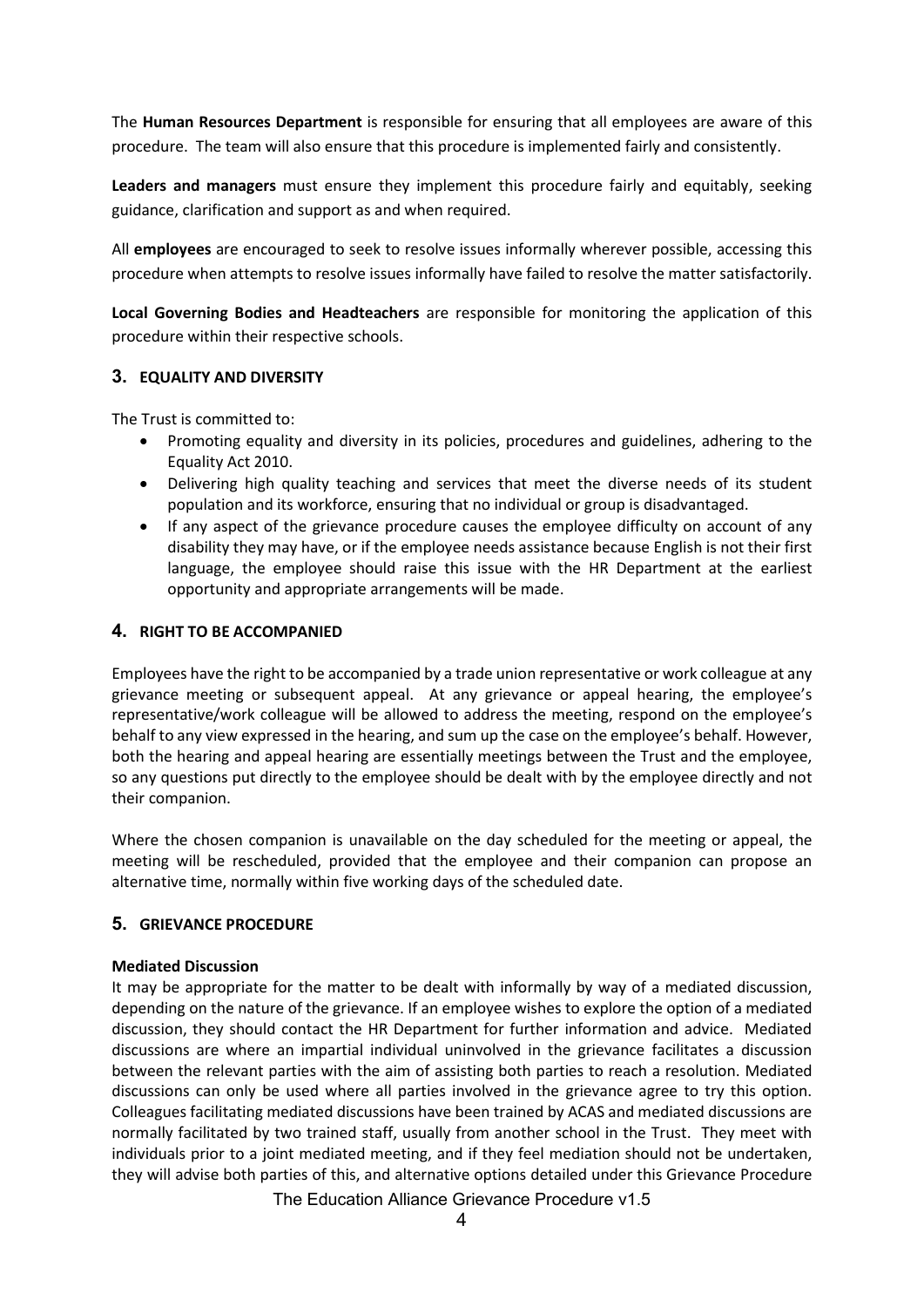will be explored. For a mediated discussion to take place, both parties will be asked if they are happy to progress with the named colleagues who have been put forward to facilitate the process.

The individuals facilitating the mediated discussion will:

- Meet with the individuals separately to establish the key issues to be discussed at the mediated meeting, providing everyone with thinking time, assisting them in assessing what they might share and hear and how they might respond constructively.
- When the facilitators believe each party is ready and prepared to have a mediated discussion, they will facilitate a joint mediated discussion.
- The facilitators will open up the meeting, explain the ground rules, structure and format (e.g. all attendees will listen and ensure each party has air space, adjourn where appropriate, seek to understand the other person's perspective with the aim of achieving a satisfactory outcome for both parties).
- The facilitators will provide each person with airtime with the other person listening and then responding. Breaks may be required to ensure everyone is able to reflect, listen and respond effectively.
- The facilitators will reflect back, summarise and facilitate an agreed way forward, with a plan for monitoring and review and the facilitator will write to both parties following the meeting to confirm the key points discussed, actions agreed (including monitoring and review) and provide a timeframe for the facilitators to contact each party to check how the situation has progressed (this is usually around 4 weeks after the mediated discussion takes place, although it may be extended where school holidays fall within that period).

#### Recording of Meetings

The Trust does not record grievance meetings, and where formal meetings take place, a note taker will take notes, which can be shared with attendees. The employee, or any person acting on their behalf, will not normally be permitted to record electronically any meeting held by the Trust as part of the grievance procedure. A breach of this provision may lead to disciplinary action against the employee. However, in certain limited circumstances, the Trust may permit an employee to record the meeting electronically. For example, where the employee is disabled, it may be appropriate as a reasonable adjustment under the Equality Act 2010. Where the Trust permits the meeting to be recorded electronically, it will take responsibility for making the recording.

#### Conducting the Grievance Procedure

The Trust recognises that a formal grievance procedure can be a stressful and upsetting experience for all parties involved and employees are encouraged to seek additional confidential support through the Employee Assistance Programme. Everyone involved in the process is entitled to be treated in a professional manner, with dignity and respect. The Trust will not tolerate abusive or insulting behaviour from anyone taking part in or conducting grievance procedures and may treat such behaviour as misconduct under the Disciplinary Procedure.

#### Making the Complaint

The first stage of the formal grievance procedure is for the employee to submit their complaint in writing. This written statement will form the basis of the subsequent hearing and any investigations, so it is important that the employee sets out clearly the nature of their grievance, indicating the outcome they are seeking. If the employee's grievance is unclear, the Trust may request further clarification from the employee regarding their complaint before any meeting takes place.

Employees are encouraged to use the grievance form to detail and submit their grievance (Appendix 1). If they would prefer to write a letter instead their letter of complaint should be headed "formal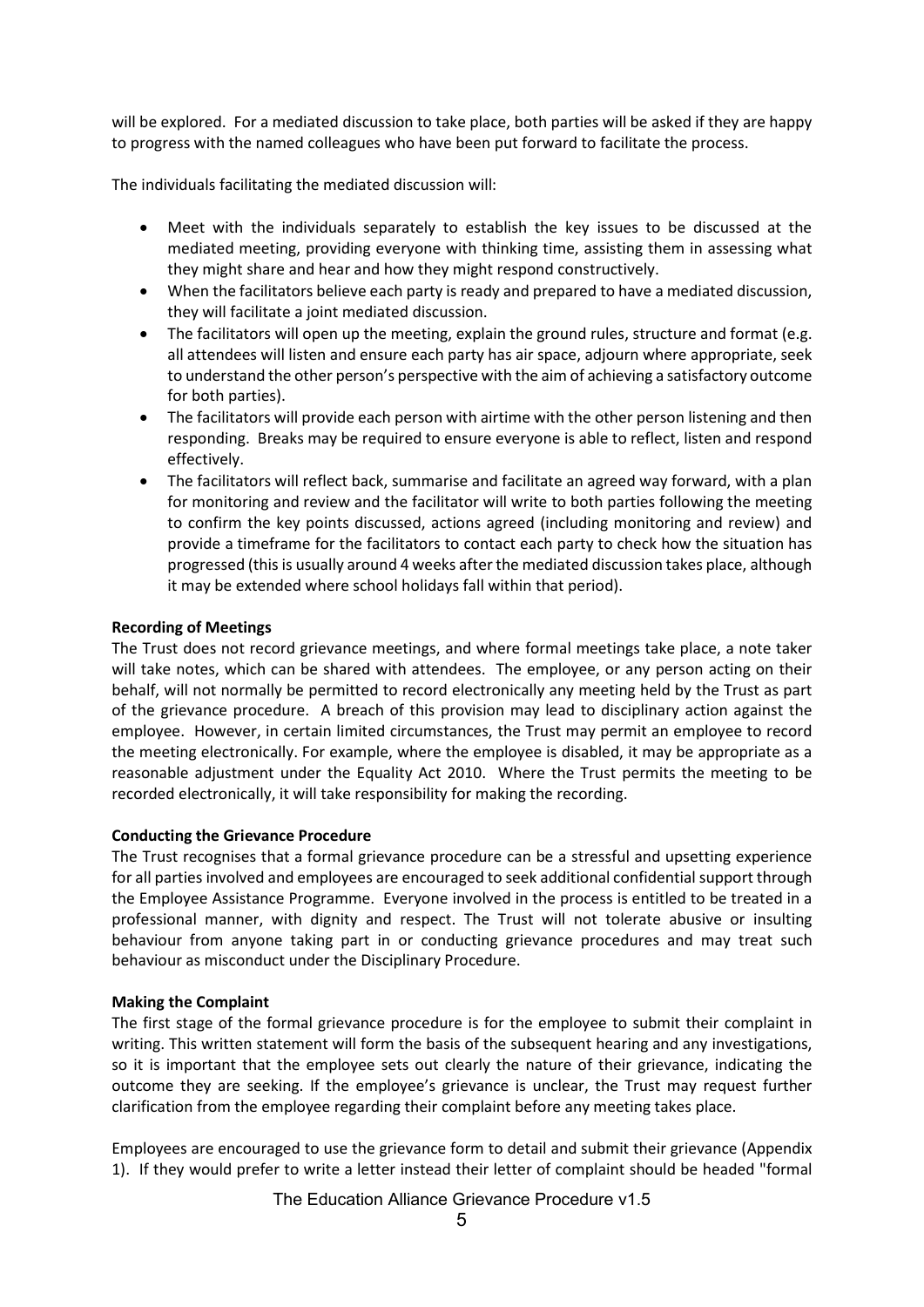grievance" and sent to their line manager. If the employee's complaint relates to the way in which they believe their line manager is treating them, the complaint may be sent to the HR Department instead.

Further attempts may be made to resolve the matter informally, depending on the nature of the complaint. However, if the employee is not satisfied with the outcome, they may insist on the matter proceeding to a full grievance meeting. Employees are encouraged to speak to their trade union at the earliest opportunity to enable them to access support, advice and guidance.

#### Grievance Meeting

The person hearing the grievance will normally meet with the aggrieved party to ensure they have a good understanding of the grievance and the outcome(s) the individual is seeking to resolve the grievance. The meeting will be held as soon as is reasonably practicable. It will be conducted by a member of the Trust or school's leadership team and attended by a HR representative. At the meeting, the employee will be asked to explain the nature of their complaint and what action they feel should be taken to resolve the matter.

The employee should ensure they attend the meeting at the specified time. If the employee is unable to attend because of circumstances beyond their control, they must inform the HR Department as soon as possible. If the employee fails to attend without explanation, or if it appears, they have not made sufficient attempts to attend, the manager hearing the grievance may be required to investigate and respond to the grievance without meeting with the aggrieved party.

While the employee will be given every opportunity to explain their case fully, they should confine their explanation to matters that are relevant to their complaint, although it is recognised that some grievances have a historical element to them. Focusing on irrelevant issues or incidents that took place long before the matters in hand may not helpful and could hinder the effective handling of the grievance. The manager conducting the hearing will intervene if they believe that the discussion is straying too far from the key issue. The manager may also intervene to ensure that the meeting can be completed within a reasonable timeframe, depending on the nature and complexity of the complaint.

Following the grievance meeting it may be necessary to carry out further investigations. If any evidence is gathered during these investigations, the employee will normally be advised of this. When the investigation is completed and the manager hearing the grievance has made a decision, they will normally arrange to meet with the aggrieved employee again to enable them to share their decision face-to-face, explain the rationale for their decision and the evidence they have relied on. They will then write to the aggrieved employee detailing their decision, the rationale for the decision and the evidence they have relied on to make their decision, normally within 5 working days of the date of the meeting. In exceptional circumstances, the evidence given by individuals may have to remain confidential (e.g. child protection/safeguarding reasons). Where confidentiality is necessary, this will be explained to the employee and an appropriate summary of the evidence gathered will be given to them.

If the employee is dissatisfied with the outcome, they may submit a formal appeal.

## Appeal

The employee's appeal must be submitted in writing to the HR Department, clearly stating the grounds of the appeal (e.g. the basis on which the employee believes the result of the grievance was wrong or that the action taken as a result was inappropriate). The appeal must be submitted within 10 working days of the date of the written notification of the outcome of the grievance hearing. An appeal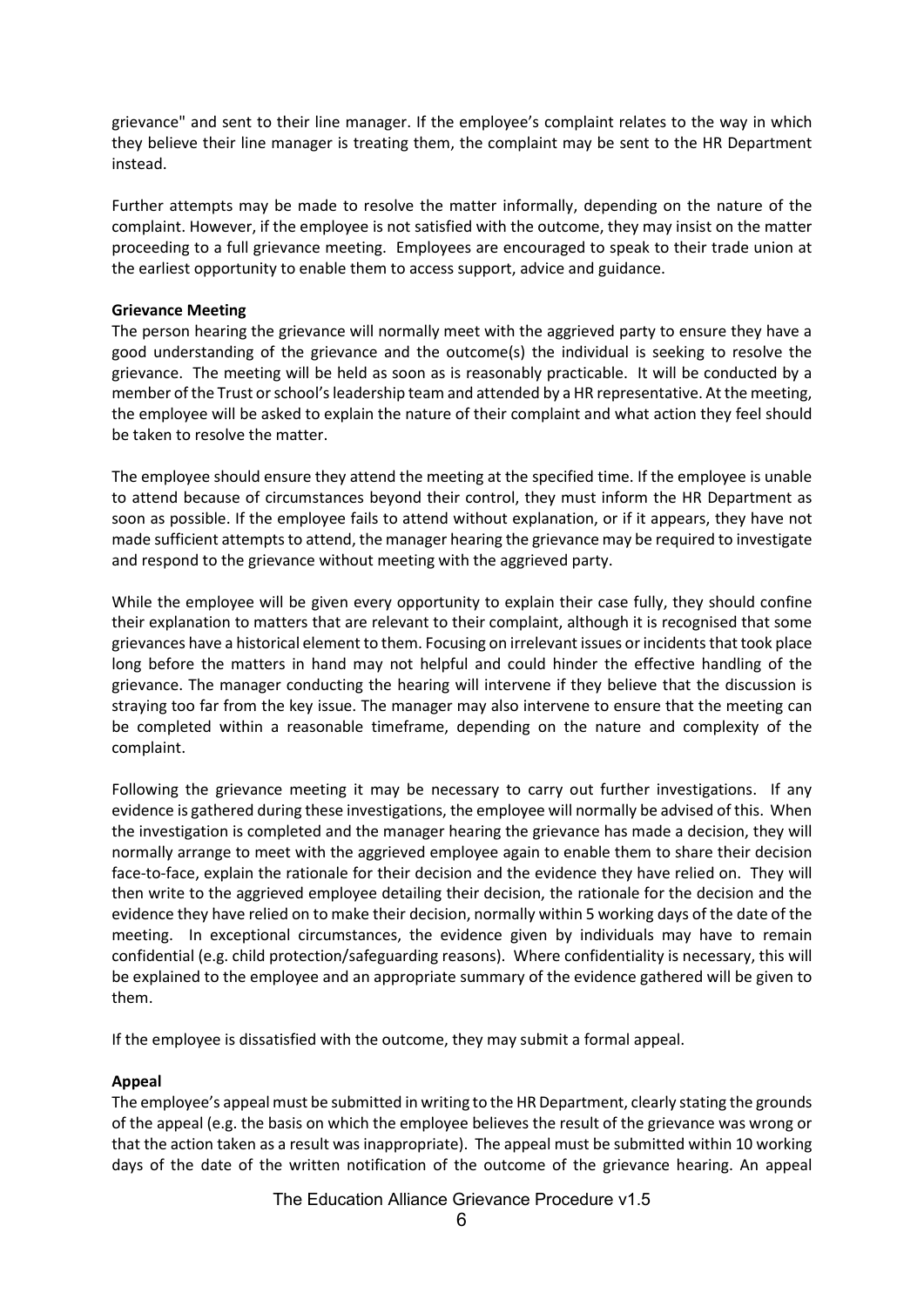meeting will be arranged to take place within 10 working days of receipt of the formal appeal, wherever possible.

The employee should ensure they attend the meeting at the specified time. If the employee is unable to attend because of circumstances beyond their control, they should inform the HR Department of this as soon as possible. If the employee fails to attend without explanation, or if it appears that they have not made sufficient attempts to attend, the appeal hearing may take place in their absence.

The appeal hearing will be conducted by either a member of the senior leadership team, the Headteacher, Executive Principal or CEO, who will consider the grounds the employee has put forward, assessing whether or not the conclusion reached in the original grievance hearing was appropriate.

Following the appeal meeting, the employee will normally be informed of the outcome within five working days. The outcome of the appeal hearing is final.

## 6. COLLECTIVE GRIEVANCES

If more than one employee has an identical grievance and the employees wish their grievance to be addressed in the same grievance process, they can submit a collective grievance. All aggrieved employees must sign the grievance form prior to its submission. The colleagues raising the collective grievance must agree (without any pressure being exerted on staff members to join the collective process) to do this. They will be entitled to only one grievance hearing and (if applicable) one appeal hearing. The participating colleagues will be notified individually of the outcome at each stage of the process. If the participating colleagues do not entirely voluntarily agree to this arrangement or if their grievances are not identical, the Trust will arrange to hear their grievances individually rather than collectively.

If the participating colleagues are all members of the same trade union, their trade union representative can (if they all wish him or her to do so) raise the grievance on their behalf. Alternatively, the participating colleagues can agree to nominate one of the group to act on behalf of all the participating colleagues. If there is no one nominated representative, the participating colleagues will be entitled to address concerns individually at the grievance hearing, but they will have no additional right to be accompanied beyond having their colleagues present. If the participating colleagues wish to be represented by their trade union representatives on an individual basis, the Trust will arrange to hear their grievances on an individual basis.

The collective grievance should either be submitted via the Grievance Form (Appendix 1) or via letter or email headed "formal collective grievance" and sent to the participating colleagues' line manager. If the collective grievance relates to the way in which the participating colleagues believe their line manager is treating them, the complaint may be sent to the HR Department instead. The collective grievance should be submitted on one document and it must:

- identify each of the participating colleagues who wish to raise the grievance;
- identify any nominated trade union representative or work colleague to represent all participating colleagues;
- state that all participating colleagues have all voluntarily consented to use the collective grievance procedure; and
- confirm that the participating colleagues understand the grievance will give each of them the right to only one collective grievance meeting, one identical outcome and (if applicable) one appeal meeting and one identical appeal outcome.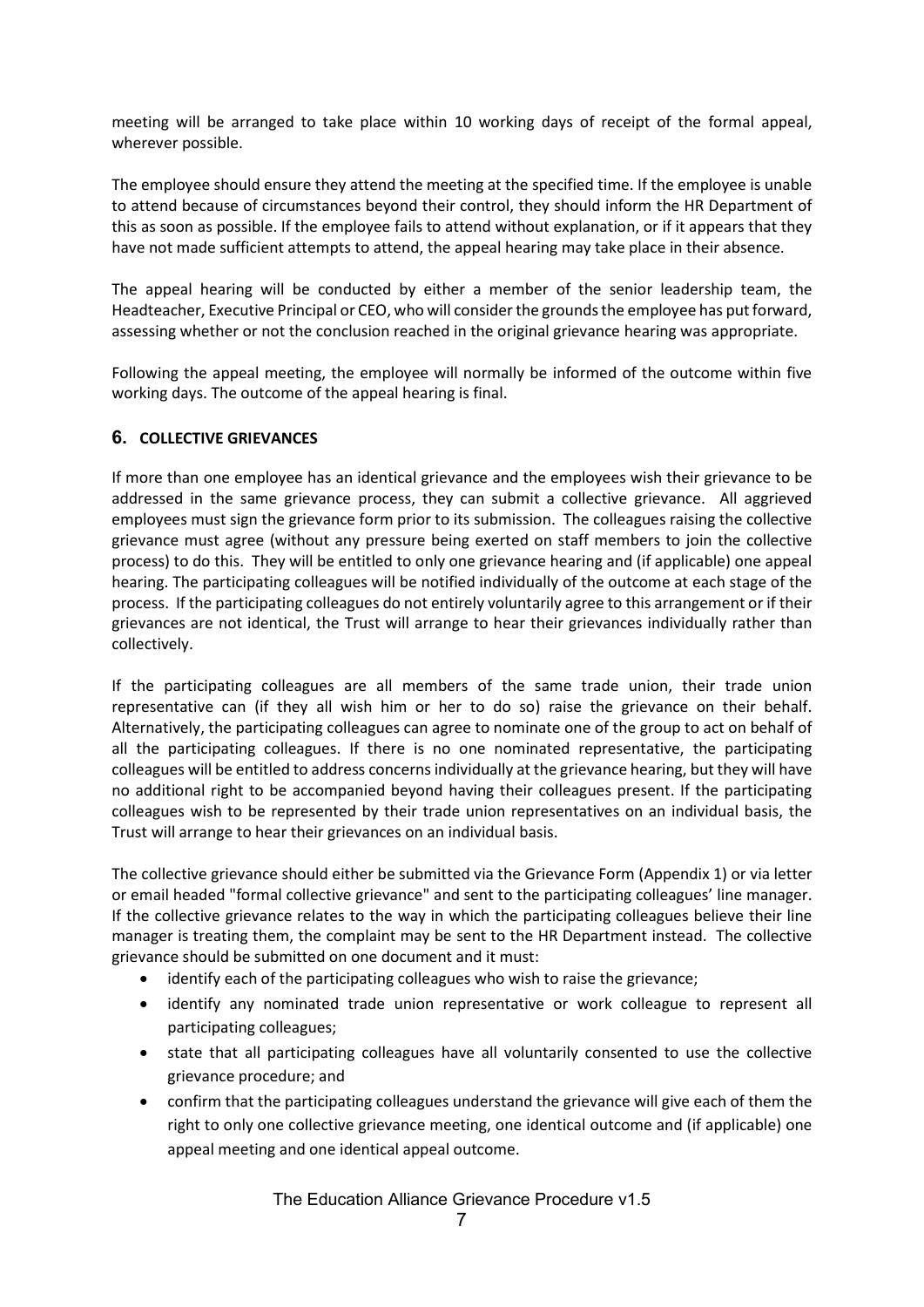If, following the grievance outcome, some employees are satisfied with the outcome and do not wish to proceed to an appeal, the request for an appeal should clearly identify those withdrawing from the process and those wishing to pursue the appeal. If only one employee wishes to pursue the appeal, the Trust's normal grievance procedure will apply to the appeal.

## 7. MONITORING COMPLIANCE WITH AND EFFECTIVENESS OF THE POLICY

Effectiveness and compliance of this procedure will be monitored on an annual basis.

## 8. REVIEW

This Policy and Procedure will be reviewed annually with recognised trade unions via the JCNC.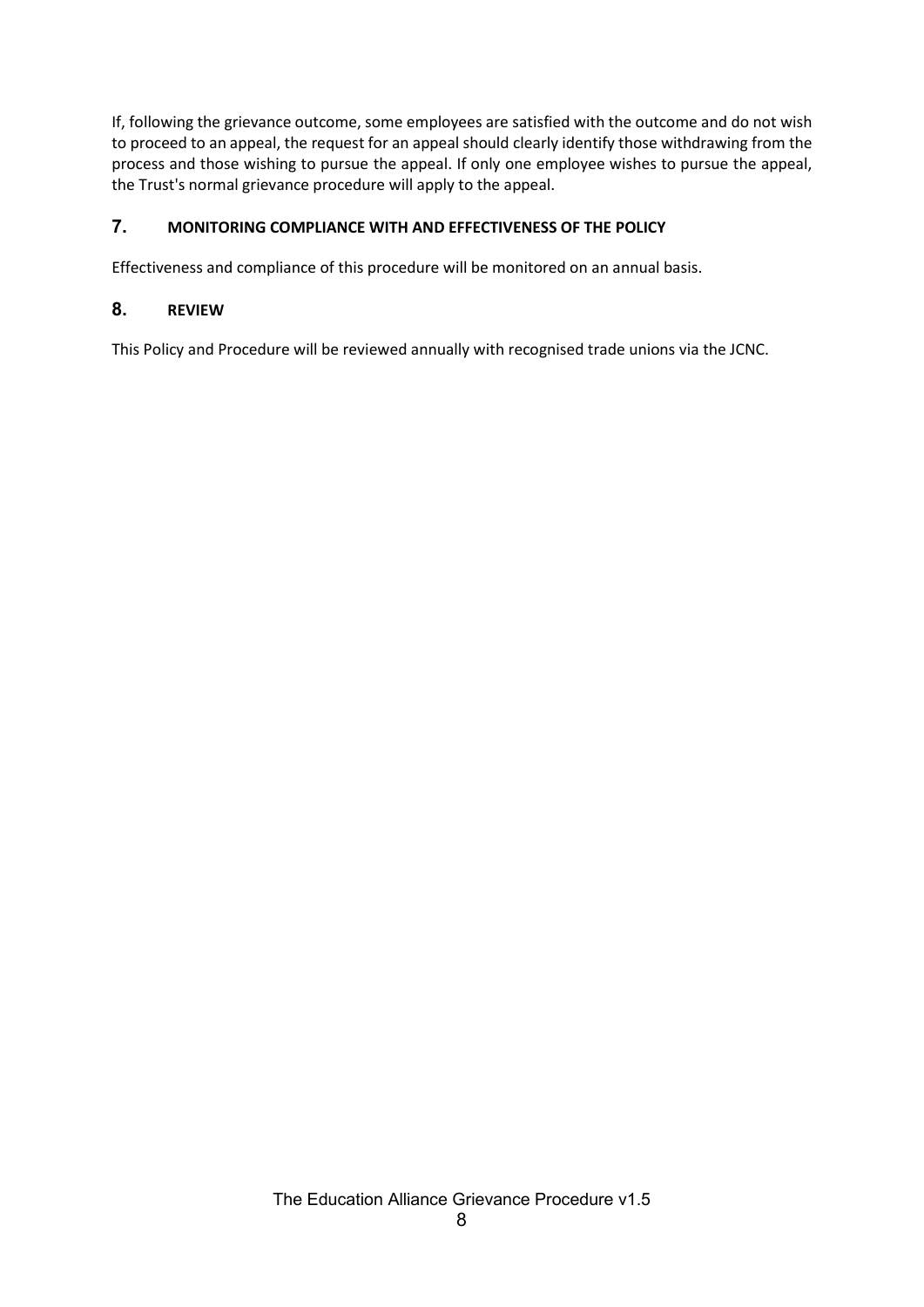Appendix 1

The Education Alliance Grievance Form

Please take a copy of this form for your own records prior to submission. Once completed, please submit this form to either your line manager or the HR Department. You are also encouraged to contact your trade union at the earliest opportunity to enable you to access their support.

Employee name: Signature: Signature: Signature: Signature: Signature: Signature: Signature: Signature: Signature: Signature: Signature: Signature: Signature: Signature: Signature: Signature: Signature: Signature: Signature

Job Title: Date:

School:

Department:

Line manager:

Detail your grievance (you may continue on a separate sheet where necessary to enable you to provide full details of your grievance).

What action has already been taken to resolve your grievance? Who has been involved and what was the outcome?

Please detail the action(s) you feel would resolve your grievance to your satisfaction.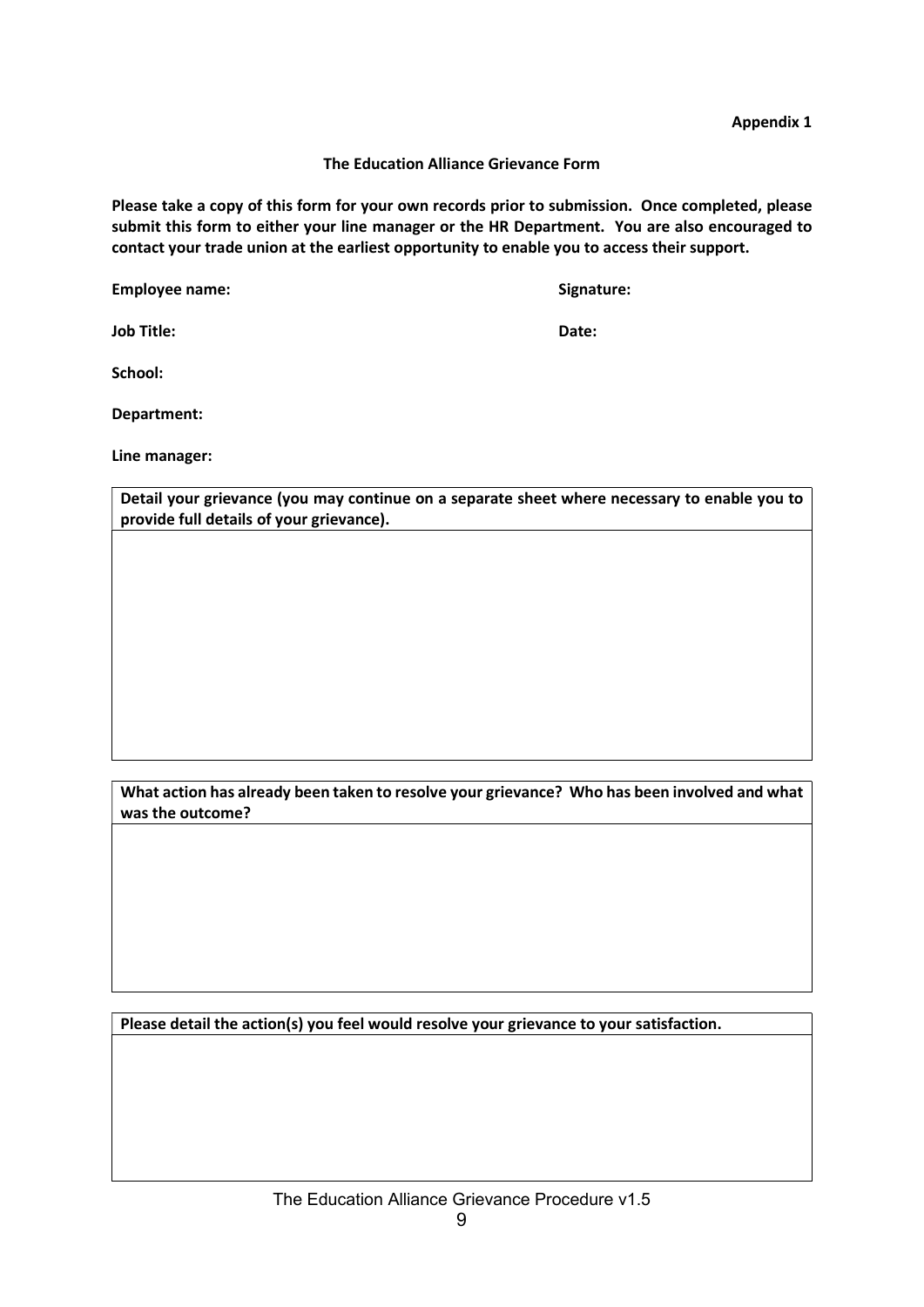#### Bullying and Harassment

Harassment and bullying can have very serious consequences for individuals and the organisation, including affecting an individual's health and wellbeing, productivity and performance, attendance and levels of engagement, recruitment and retention. It can limit our ability to share best practice, work collaboratively and innovatively. Effects on the organisation can include loss of morale, poor work performance, and increased turnover of staff, legal claims and damage to the organisation's reputation. Employees who are found to have harassed or bullied may face disciplinary penalties, up to and including dismissal. They could be held personally liable to pay compensation in legal claims and may find their own family and social relationships are adversely affected. Harassment is both a criminal offence and a civil action under the Protection from Harassment Act 1997.

The Trust is committed to providing people with a healthy working life, where they learn and flourish, where they are supported and encouraged to perform at their best. The intention is that inappropriate behaviour at work is minimised and if it occurs, it is dealt with swiftly, with sensitivity and objectivity. Inappropriate behaviour will not be tolerated. Employees have a right to complain if they are treated in a manner, which they believe constitutes harassment or bullying. This includes behaviour that has caused offence, humiliation, embarrassment or distress. Apart from complaints about the behaviour of colleagues, employees have the right to complain if they believe that they have been bullied or harassed by a third party, for example a customer, client or supplier. The Trust encourages staff to raise issues in a constructive way as this enables early resolution, minimising the impact on staff, students and other stakeholders. It may be appropriate for bullying and harassment issues to be dealt with informally (e.g. mediated discussions). Where an employee believes that an informal option is not viable or appropriate, they should submit a grievance to raise a bullying and harassment complaint.

Any employee who witnesses an incident that they believe to be harassment or bullying should report the incident in confidence either to his/her line manager or to the HR Department. The Trust will take all such reports seriously and will treat the information in strict confidence as far as it is possible to do so.

Bullying is offensive, intimidating, malicious or insulting behaviour, and/or an abuse or misuse of power that is meant to undermine, humiliate or injure the person on the receiving end.

Harassment is unwanted conduct related to relevant protected characteristics, which are sex, gender reassignment, race (which includes colour, nationality and ethnic or national origins), disability, sexual orientation, religion or belief and age, that:

- has the purpose of violating a person's dignity or creating an intimidating, hostile, degrading, humiliating or offensive environment for that person; or
- is reasonably considered by that person to have the effect of violating his/her dignity or of creating an intimidating, hostile, degrading, humiliating or offensive environment for him/her, even if this effect was not intended by the person responsible for the conduct.

Conduct may be considered to be bullying and/or harassment or simply inappropriate, whether the person behaving in that way intends to cause offence. For example, something intended as a "joke" may offend another person.

Harassment may also occur where a person engages in unwanted conduct towards another because they perceive that the recipient has a protected characteristic, or where an individual is connected or associated with someone with a protected characteristic. There may also be circumstances in which an individual is subject to unwanted conduct from a third party, such as a client or customer.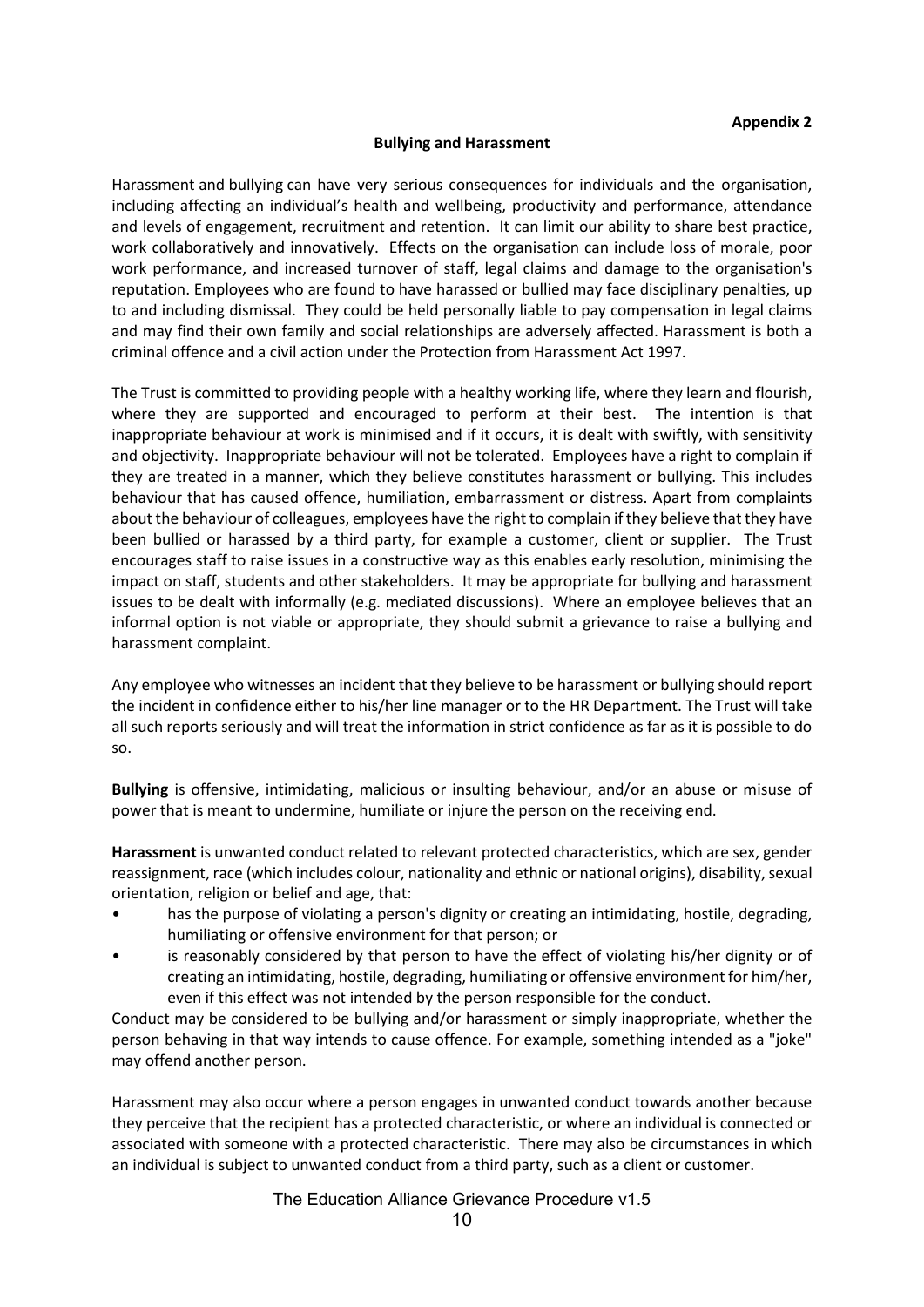Bullying and harassment may be misconduct that is physical, verbal or non-verbal. Examples of nonverbal bullying and harassment include emails, letters and social media.

Examples of unacceptable behaviour include the following (this is not an exhaustive list):

• physical conduct ranging from unwelcome touching to serious assault;

- unwelcome sexual advances;
- the offer of rewards for accepting sexual advances (e.g. promotion);
- threats for rejecting sexual advances (e.g. suggestions that refusing advances will adversely affect the employee's employment or advancement);
- demeaning comments about a person's appearance;
- unwelcome jokes or comments of a sexual or racial nature or about an individual's age, disability, sexual orientation or religion;
- questions about a person's sex life;
- unwanted nicknames related to a person's age, race or disability;
- the use of obscene gestures;
- excluding an individual because they are associated or connected with someone with a protected characteristic;
- ignoring an individual because they are perceived to have a protected characteristic;
- the open display of pictures or objects with sexual or racial overtones, even if not directed at any particular person;
- spreading malicious rumours or insulting someone;
- picking on someone or setting them up to fail;
- making threats or comments about someone's job security without good reason;
- ridiculing someone;
- isolation or non-co-operation at work; and
- excluding someone from work-related social activities.